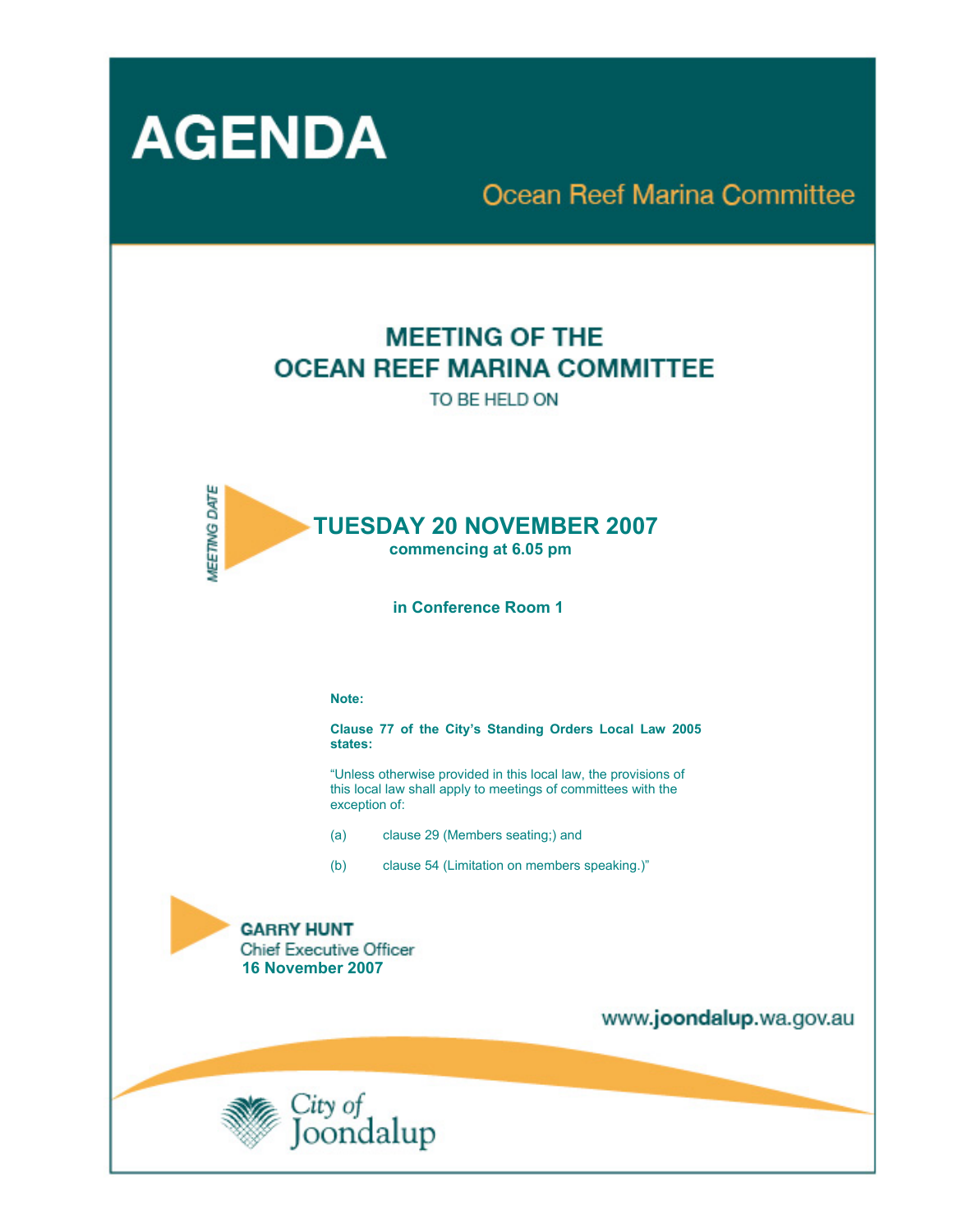### **CITY OF JOONDALUP**

Notice is hereby given that a meeting of the **OCEAN REEF MARINA COMMITTEE**  will be held in Conference Room 1, Joondalup Civic Centre, Boas Avenue, Joondalup on **TUESDAY 20 NOVEMBER 2007** commencing at **6.05 pm** 

GARRY HUNT Chief Executive Officer **Chief Executive Officer** Joondalup 16 November 2007 Western Australia

### **AGENDA**

#### *Committee Members*

*Mayor Troy Pickard Cr Albert Jacob Cr Trona Young Cr Kerry Hollywood Cr Geoff Amphlett Cr Michele John Cr Brian Corr Cr Russ Fishwick* 

#### *Terms of Reference*

*To provide leadership for, and oversight of, the Ocean Reef Marina project.*

#### **DECLARATION OF OPENING**

#### **ELECTION OF PRESIDING PERSON**

*Section 5.12 of the Local Government Act 1995 requires a committee appointed by a local government, to elect a presiding person as the first item of business at its first meeting. Schedule 2.3 of the Act requires the Chief Executive Officer to preside. Nominations for the position of presiding person are to be given to the Chief Executive Officer in writing, with the vote to be conducted by ballot.* 

#### **ELECTION OF DEPUTY PRESIDING PERSON**

*It is advisable that the committee elects a deputy presiding person, who would chair the meeting in the absence of the presiding person. The procedure for electing the deputy presiding person is also determined by Schedule 2.3 of the Act.*